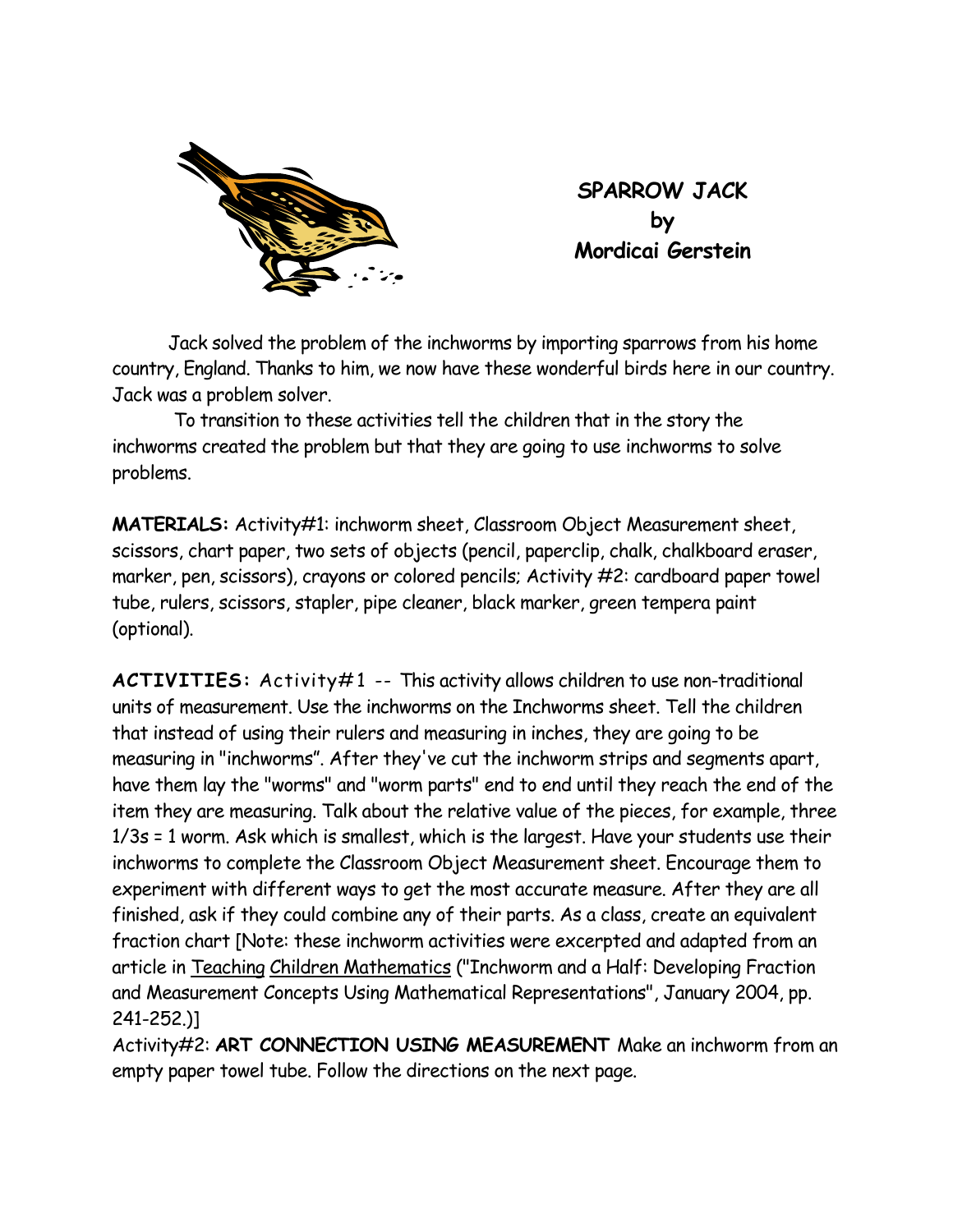## **STANDARDS:**

**BSL:** 1.1, 1.2, 1.3, 1.5, 1.8, 2.1, 11.3, 12.1, 12.3, 12.8, 12.9, 12.11 **NCTM:** 1a, 1c, 1d, 2a, 3b, 4b, 4e, 10a, 10b, 10c, 10d, 12a, 12b, 12c, 12d **SCS:** A1, H1, H3

Gerstein, Mordicai. Sparrow Jack. [\* Geri NY: Farrar, Straus and Giroux, c2003. ISBN#0-374-37139-3 In 1868, John Bardsley, an immigrant from England. brought 1,000 sparrows from his home country back to Philadelphia, where he hoped they would help save the trees from the inch-worms that were destroying them. Based on a true story.

Instructions for paper towel inch worm:

- Squeeze an empty paper towel tube flat and cut into 4 even sections. Each section will be approximately 3.5 cm.
- Cut three of the sections in half down the middle of the tube. Make two holes on the top of the whole section.
- Staple cut sections together to make of body with six segments. Staple whole section on one end.
- Use marker to make face and two pipe cleaners for antennae.
- Paint if desired.

Adapted from Alphabet Art by Judy Press, pp.44-45.

Some suggestions for an equivalent fraction chart:

• 
$$
\frac{1}{2} + \frac{1}{2} = 1
$$

- $\frac{1}{4} + \frac{1}{4} = \frac{1}{2}$
- $\bullet$  1/3 + 1/3 + 1/3 = 1
- $\frac{1}{4} + \frac{1}{4} + \frac{1}{2} = 1$
- $\frac{1}{2} + \frac{1}{4} + \frac{1}{4} = 1/3 + 1/3 + 1/3$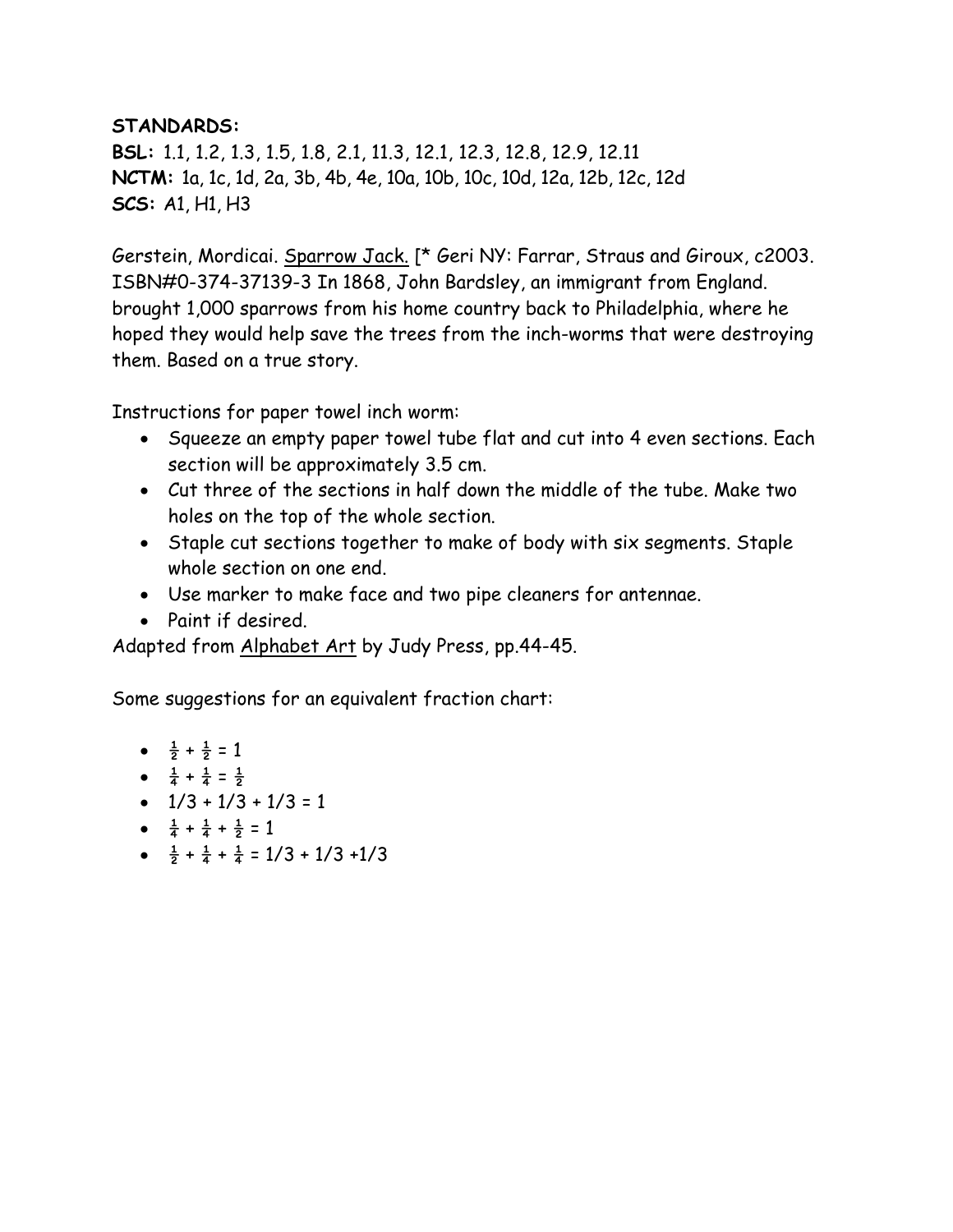## **CLASSROOM OBJECT MEASUREMENT**

**Draw a picture of the classroom object and record your measurement on the line.** 

**1. pencil 1. pencil** 2. paper clip **2. paper** clip **3. chalk \_\_\_\_\_\_\_\_\_inchworms 4. chalkboard eraser \_\_\_\_\_\_\_\_\_inchworms 5. marker \_\_\_\_\_\_\_\_\_inchworms 6. pen \_\_\_\_\_\_\_\_\_inchworms 7. scissors \_\_\_\_\_\_\_\_\_inchworms**